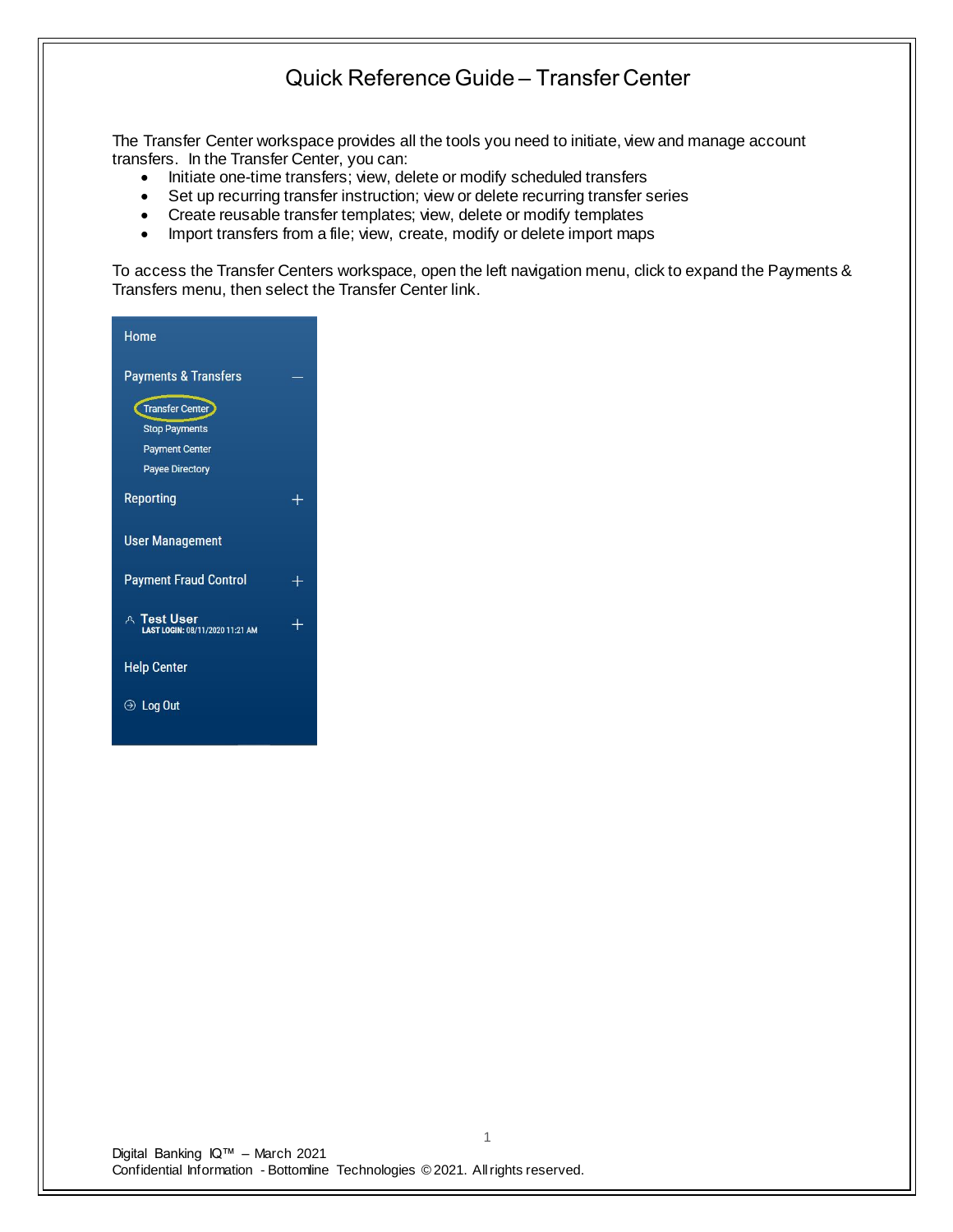### **Transfers Tab**

The Transfers Tab displays all completed, in progress and future transfers that you have permissions to view, modify and/or delete. The Entry Method column indicates the nature of each transfer: whether it was created individually (either as freeform or by using a template), or whether it is one of a series created by a recurring transfer instruction.

| <b>TRANSFERS</b>              | <b>RECURRING TRANSFERS</b> | <b>TRANSFER TEMPLATES</b> | <b>IMPORT MANAGER</b>      |              |                      |                                  |                       |
|-------------------------------|----------------------------|---------------------------|----------------------------|--------------|----------------------|----------------------------------|-----------------------|
| $\oplus$ Initiate Transfer(s) |                            |                           |                            |              |                      |                                  |                       |
| ٠                             | Save                       |                           |                            | $\mathbb{Q}$ |                      | + As of 08/11/2020 12:18 PM<br>Y | e<br>业<br><b>TILL</b> |
| ALL                           | ACTIONS                    | <b>STATUS</b>             | ENTRY METHOD               | FROM ACCOUNT | FROM ACCOUNT NAME    | TO ACCOUNT                       | TO ACCOUNT NAME       |
| □                             |                            | Scheduled                 | Recurring Instruction 1308 | 36254512     | <b>Building Loan</b> | 10010003                         | Payroll Account       |
| г                             |                            | Deleted                   | Recurring Instruction 1301 | 10010001     | Accounts Payable     | 10010003                         | Payroll Account       |
| П                             |                            | Deleted                   | <b>Recurring Bessie</b>    | 10010001     | Accounts Payable     | 123123123                        | Office Supplies       |
| г                             |                            | Scheduled                 | <b>Recurring Test1</b>     | 10010001     | Accounts Payable     | 87766667                         | cc                    |
| г                             | 1.1.1                      | Scheduled                 | Recurring Arizona          | 10010001     | Accounts Payable     | 36254512                         | <b>Building Loan</b>  |
|                               |                            | Deleted                   | Recurring Instruction 1300 | 10010001     | Accounts Payable     | 0010000003                       | Capital Account       |
|                               |                            | Scheduled                 | Recurring Monthly Draw     | 10010001     | Accounts Payable     | 36254512                         | <b>Building Loan</b>  |
| п                             |                            | Scheduled                 | Freeform                   | 36254512     | <b>Building Loan</b> | 7777                             | <b>Fleet Vehicles</b> |
| г                             |                            | Scheduled                 | Recurring Green123         | 10010001     | Accounts Payable     | 123123123                        | Office Supplies       |
| □                             |                            | Scheduled                 | Recurring Instruction 1297 | 10010001     | Accounts Payable     | 36254512                         | <b>Building Loan</b>  |
| DELETE                        | REJECT                     |                           |                            |              |                      |                                  | $\mathbf{F}$          |

As with other tabs and widgets, you can control and personalize the list view:

- Choose which columns are displayed or hidden, change the column order
- Filter the data, choose a column for the data sort order
- Save a useful combination of column and data settings for later reuse
- Print the list content or export it to a CSV file

### View and Manage Transfers

Click on the ••• in the Action column to get a pop-up menu of available actions for any entry on the list.

• **View**

Displays the transfer details as read-only text.

• **Modify**

Displays the transfer details with input fields so you can change some of the info. The input fields are exactly the same as those you use when initiating a transfer. **NOTE:** Modify is available only for transfers with status Scheduled (i.e., not for transfers that already

• **Delete**

Deletes the transfer.

have been executed or deleted).

**NOTE:** Delete is available only for transfers with status Scheduled (i.e., not for transfers that already have been executed or deleted).

2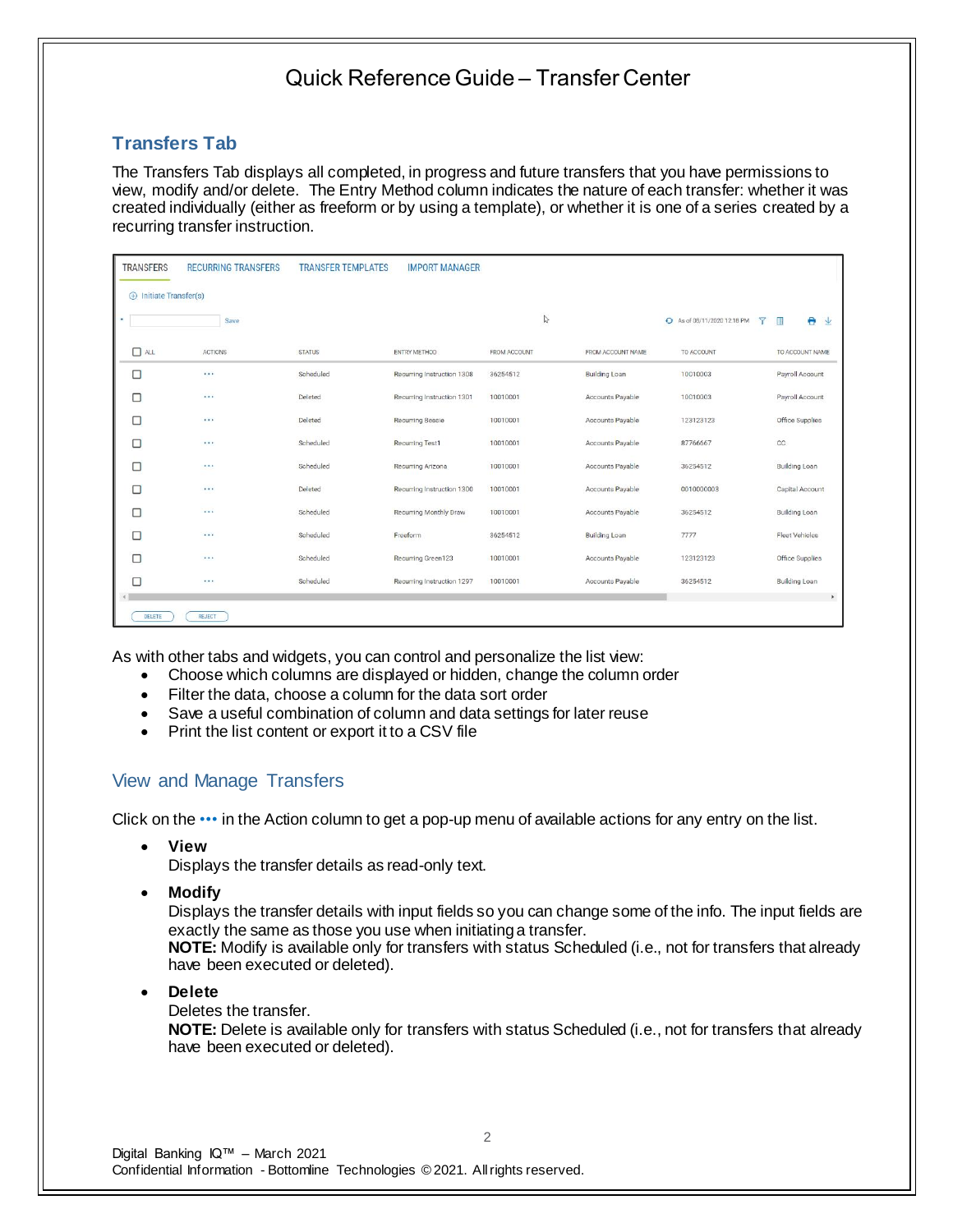### **Initiate Transfers**

To initiate a transfer, click the Initiate Transfer(s) link:

| <b>TRANSFERS</b>                 | <b>RECURRING TRANSFERS</b> |  |  |  |
|----------------------------------|----------------------------|--|--|--|
| $\bigoplus$ Initiate Transfer(s) |                            |  |  |  |
|                                  | Save                       |  |  |  |

When you click the link, it expands to show all of the fields that define an account transfer. **NOTE:** All fields are required unless explicitly labeled *Optional*.

| <b>Initiate Transfer</b><br>$\prec$                                                                    |                                                                   |                                                    |                                       | \$0.00<br>(1) TRANSFER |
|--------------------------------------------------------------------------------------------------------|-------------------------------------------------------------------|----------------------------------------------------|---------------------------------------|------------------------|
| <b>FROM ACCOUNT</b><br>Select<br>$\checkmark$<br>MEMO<br>Optional<br><b>ADDITIONAL TRANSFER</b><br>$+$ | TO ACCOUNT<br>Select<br>$\checkmark$<br>ADD RECURRING INSTRUCTION | <b>TRANSFER DATE</b><br>$\checkmark$<br>08/11/2020 | <b>AMOUNT</b><br>$\mathbb{S}$<br>0.00 |                        |
| $$0.00$ (1) Transfer<br><b>SUBMIT</b><br>$\Box$ Save as a Template                                     | <b>CANCEL</b><br>$\mathbb{Q}$                                     |                                                    |                                       |                        |

### To initiate a single one-time transfer

Fill out all required fields (plus the optional Memo field, if relevant), then click Submit. The on screen confirmation will show that your transfer was sent to the financial institution for processing.

**HINT:** If this is a transfer that you're likely to repeat, click the Save as a Template checkbox, and enter a good descriptive name in the input field. Later you can initiate a similar transfer from the Transfer Templates tab by using this template.

#### **Approvals**

Your financial institution may require approval for account transfers; if this is the case then the on screen confirmation will indicate the approval requirement:

3

 $\circledR$ 



Your transfer will remain in a Requires Approval status until another user approves it.

Digital Banking IQ™ – March 2021 Confidential Information - Bottomline Technologies © 2021. Allrights reserved.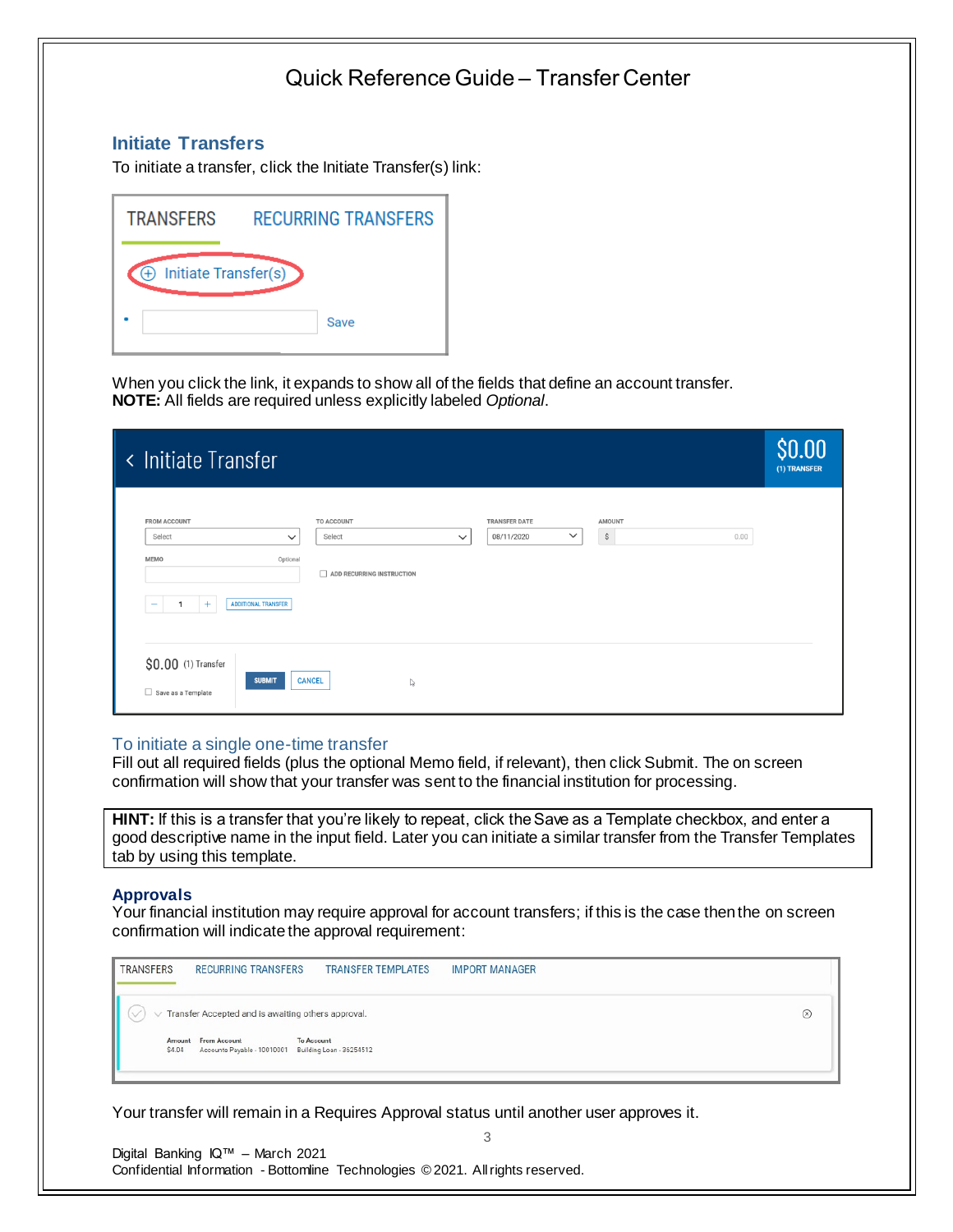#### To initiate multiple one-time transfers

Set the number control by using the + and - buttons, then click the Additional Transfer button; for each additional transfer, the system will add a panel with a new set of input fields. (If you find you don't need an additional transfer panel, you can leave the fields blank or you can click the X at its top right-hand corner to delete it from the screen.)

Fill out all required fields (plus the optional Memo field, if relevant) for each transfer, then click Submit.

#### **Approvals**

As described earlier for a single one-time transfer, if your financial institution requires approval then the on screen confirmation will say so and your transfers will remain in a Requires Approval status until another user approves them.

### To add a new recurring transfer series

Click the Add Recurring Instruction checkbox:

| < Initiate Transfer                                                                                                                                                                                                                                                            | \$0.00<br>(1) TRANSFER |
|--------------------------------------------------------------------------------------------------------------------------------------------------------------------------------------------------------------------------------------------------------------------------------|------------------------|
| <b>FROM ACCOUNT</b><br>TO ACCOUNT<br><b>TRANSFER DATE</b><br><b>AMOUNT</b><br>$\mathbb{S}$<br>$\check{~}$<br>08/11/2020<br>0.00<br>Select<br>Select<br>$\check{~}$<br>$\checkmark$<br>Optional<br><b>MEMO</b><br>ADD RECURRING INSTRUCTION<br>ADDITIONAL TRANSFER<br>$\ddot{}$ |                        |
| \$0.00 (1) Transfer<br><b>SUBMIT</b><br><b>CANCEL</b><br>$\mathbb{Q}$<br>$\Box$ Save as a Template                                                                                                                                                                             |                        |

The system will display the Recurring Instruction panel:

| <b>NAME</b>                                                                               |              |
|-------------------------------------------------------------------------------------------|--------------|
| <b>NEXT TRANSFER DATE</b>                                                                 |              |
| 08/12/2020                                                                                | $\checkmark$ |
| Please select date at least one business day after initial Transfer Date<br><b>REPEAT</b> |              |
| Weekly                                                                                    | $\checkmark$ |
| <b>EVERY</b>                                                                              |              |
| 1                                                                                         | $\check{ }$  |
| WEEK(S)                                                                                   |              |
| W<br>$\,$ F $\,$<br>$\mathbb{S}$<br>M<br>T<br>T<br>S                                      |              |
| <b>ENDS</b>                                                                               |              |
| ◉ Never                                                                                   |              |
| $\bigcirc$ End by selected date                                                           |              |
|                                                                                           | $\checkmark$ |

Digital Banking IQ™ – March 2021 Confidential Information - Bottomline Technologies © 2021. Allrights reserved.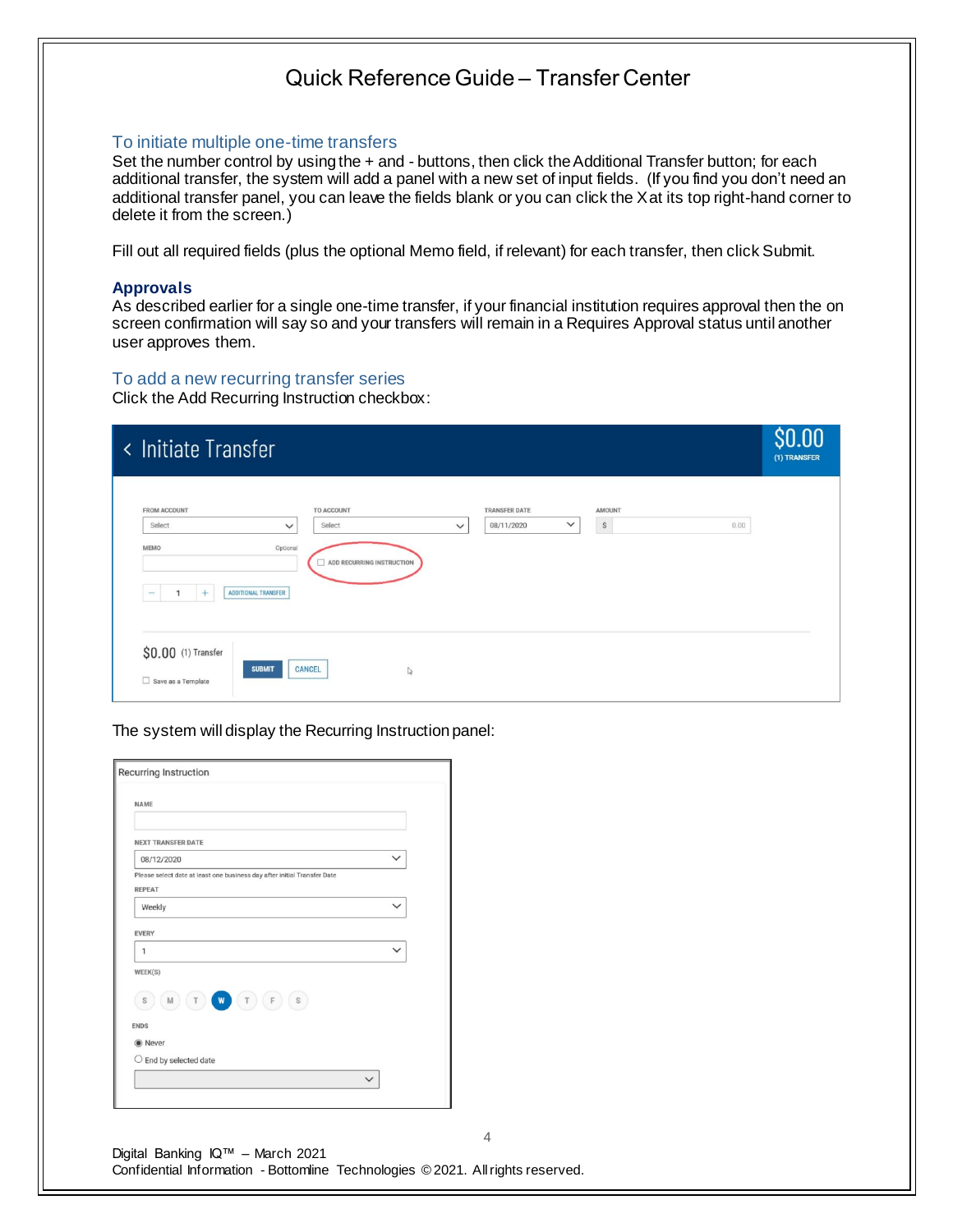Fill out all of the fields, then click Submit. Give each recurring series a good descriptive name, for ease of management later.

**NOTE:** You can set up only one recurring transfer at a time.

#### **IMPORTANT!**

If you set up a recurring transfer from the Transfers tab, you will get an immediate transfer plus the scheduled recurring ones.

If you want to set up a recurring transfer series without an immediate transfer to start, use the Recurring Transfers tab.

#### **Approvals**

If your financial institution requires approval then the on screen confirmation will say so and your transfers will remain in a Requires Approval status until another user approves them.

**NOTE:** Each transfer in a recurring transfers series requires its own explicit approval. That is, an approver can't give a "blanket" approval for the series as a single entity.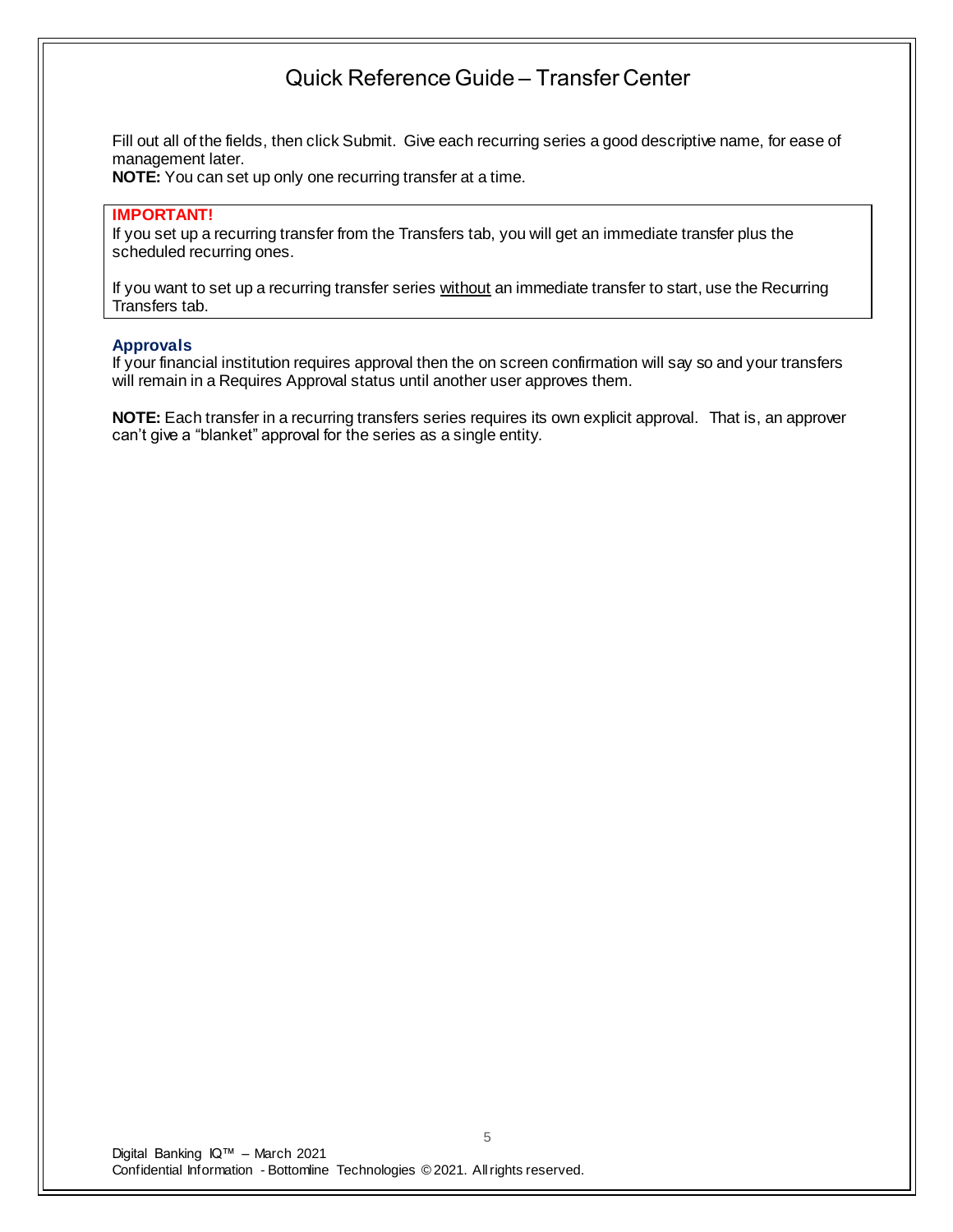### **Approval Process**

If you have Transfer Approval permissions, you will be notified on the Home workspace that there are transfers for you to approve.

| Home                                                                                                                                                                                                                                                                                        | <b>Add Widget</b>                                                                                                      | $\checkmark$ |
|---------------------------------------------------------------------------------------------------------------------------------------------------------------------------------------------------------------------------------------------------------------------------------------------|------------------------------------------------------------------------------------------------------------------------|--------------|
| <b>MESSAGE OF THE DAY</b><br>Welcome to Digital Banking. Don't forget to view our video tutorials if you need assistance.<br>₩<br>Need to optimize your cash flow? Contact us today to learn more.<br>낛<br>Daylight Savings begins this weekend, don't forget to change your clock.<br>More | <b>ACTION ITEMS</b><br><b>View</b><br><b>Payments To Approve</b><br><b>View</b><br><b>Account Transfers To Approve</b> |              |

Clicking to view, will take you to the Transfer Center and you will have a Requires My Approval list view in the Transfers tab to approve or reject one-time or recurring transfers.

|                                                                        | <b>TRANSFERS</b><br><b>TRANSFER TEMPLATES</b><br><b>RECURRING INSTRUCTIONS</b><br><b>IMPORT MANAGER</b> |                      |                     |                     |                          |                                  |                        |  |  |  |
|------------------------------------------------------------------------|---------------------------------------------------------------------------------------------------------|----------------------|---------------------|---------------------|--------------------------|----------------------------------|------------------------|--|--|--|
| $\oplus$ Initiate Transfer(s)<br>$\bullet$ ALL TRANSFERS $\smallsmile$ | Changed<br>Save As                                                                                      |                      |                     |                     |                          | 7<br>+ As of 03/09/2021 09:59 AM | e<br>$\mathbb{I}$<br>V |  |  |  |
| <b>All Transfers</b>                                                   | Default<br><b>Requires My Approval</b>                                                                  | <b>STATUS</b>        | <b>ENTRY METHOD</b> | <b>FROM ACCOUNT</b> | <b>FROM ACCOUNT NAME</b> | TO ACCOUNT                       | TO ACCOUNT NAME        |  |  |  |
|                                                                        | $\sim 100$                                                                                              | Scheduled            | Freeform            | 0010000004          | Commercial Loan          | 0010000002                       | Payroll Account        |  |  |  |
| □                                                                      | $\cdots$                                                                                                | Scheduled            | Freeform            | 0010000004          | <b>Commercial Loan</b>   | 0010000002                       | Payroll Account        |  |  |  |
| г                                                                      | $\cdots$                                                                                                | Requires My Approval | Freeform            | 0010000004          | Commercial Loan          | 0010000002                       | Payroll Account        |  |  |  |
| П                                                                      | $\sim$ $\sim$                                                                                           | Requires My Approval | Freeform            | 0010000004          | <b>Commercial Loan</b>   | 0010000002                       | Payroll Account        |  |  |  |
| ⊓                                                                      | $\sim$ $\sim$                                                                                           | Requires My Approval | Freeform            | 0010000004          | <b>Commercial Loan</b>   | 0010000002                       | Payroll Account        |  |  |  |
|                                                                        |                                                                                                         |                      |                     |                     |                          |                                  | $\mathbb F$            |  |  |  |
| approve                                                                | delete<br>reject                                                                                        |                      |                     |                     |                          |                                  |                        |  |  |  |

Select to view the Requires My Approval list view to see all of the transfers that you are able to Approve, Delete or Reject.

#### Approve a Single Transfer

To approve a single transfer, click the ••• in its Action column and click Approve. The system will display a dialog box with details:

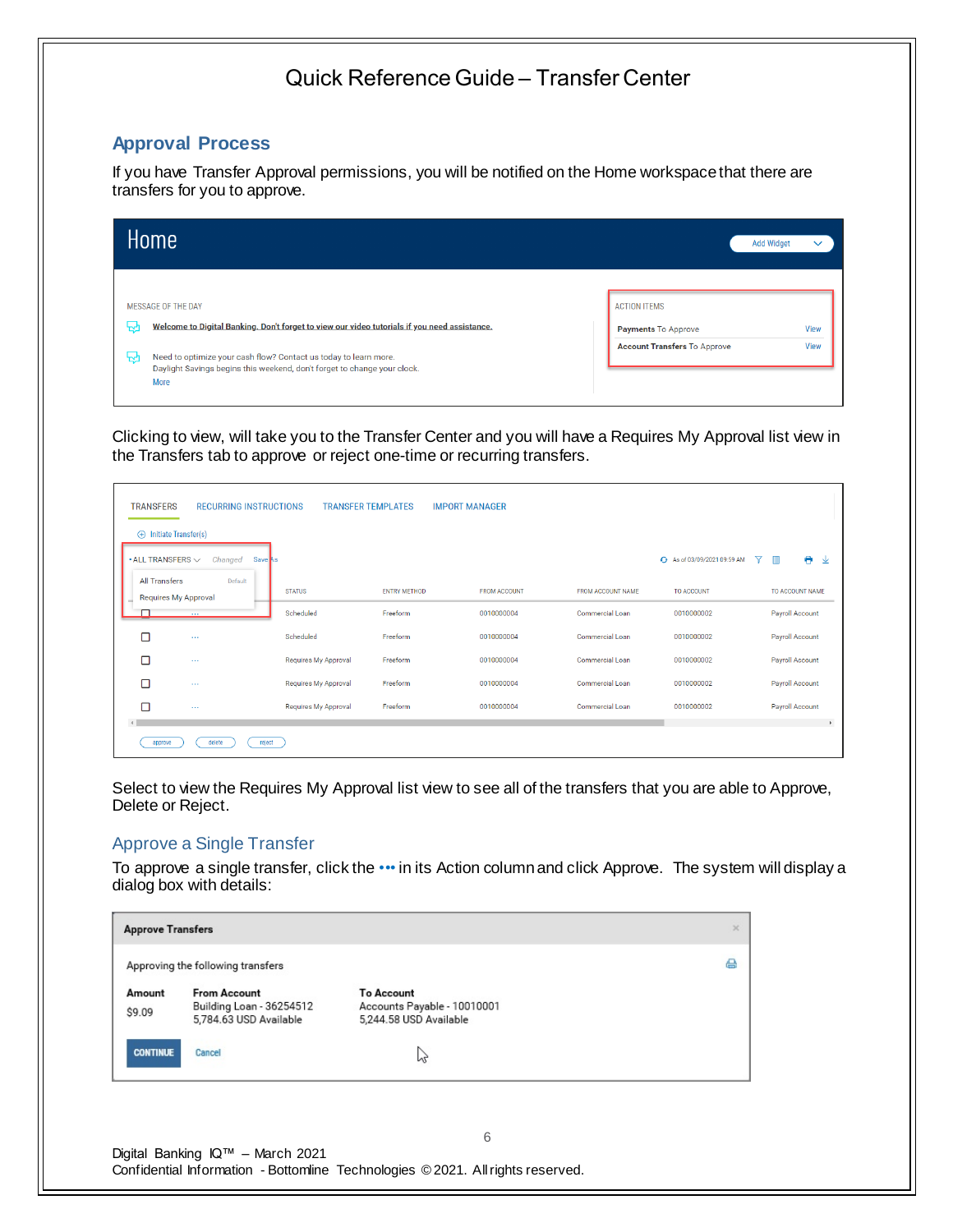Click Continue to complete the approval; the display will update so that the approved transfer is no longer displayed in the filtered list (because it's no longer in Requires My Approval status). An on screen confirmation shows that the transfer was approved, and you can click the > button to see the transfer details

### Approve Multiple Transfers

To "bulk-approve" several transfers at once, click each transfer's checkbox and then click the Approve button at the bottom of the list. The system will display a dialog box with the details for all of the selected transfers; click Continue to complete the approval process.

The on screen confirmation display is similar to those described earlier for a single transfer, just adapted for multiple transfers.

### Reject Single or Multiple Transfers

The process for rejecting transfers is identical to that for approving them, just select Reject as the action for a single transfer or click the Reject Button to "bulk-reject" several transfers at once.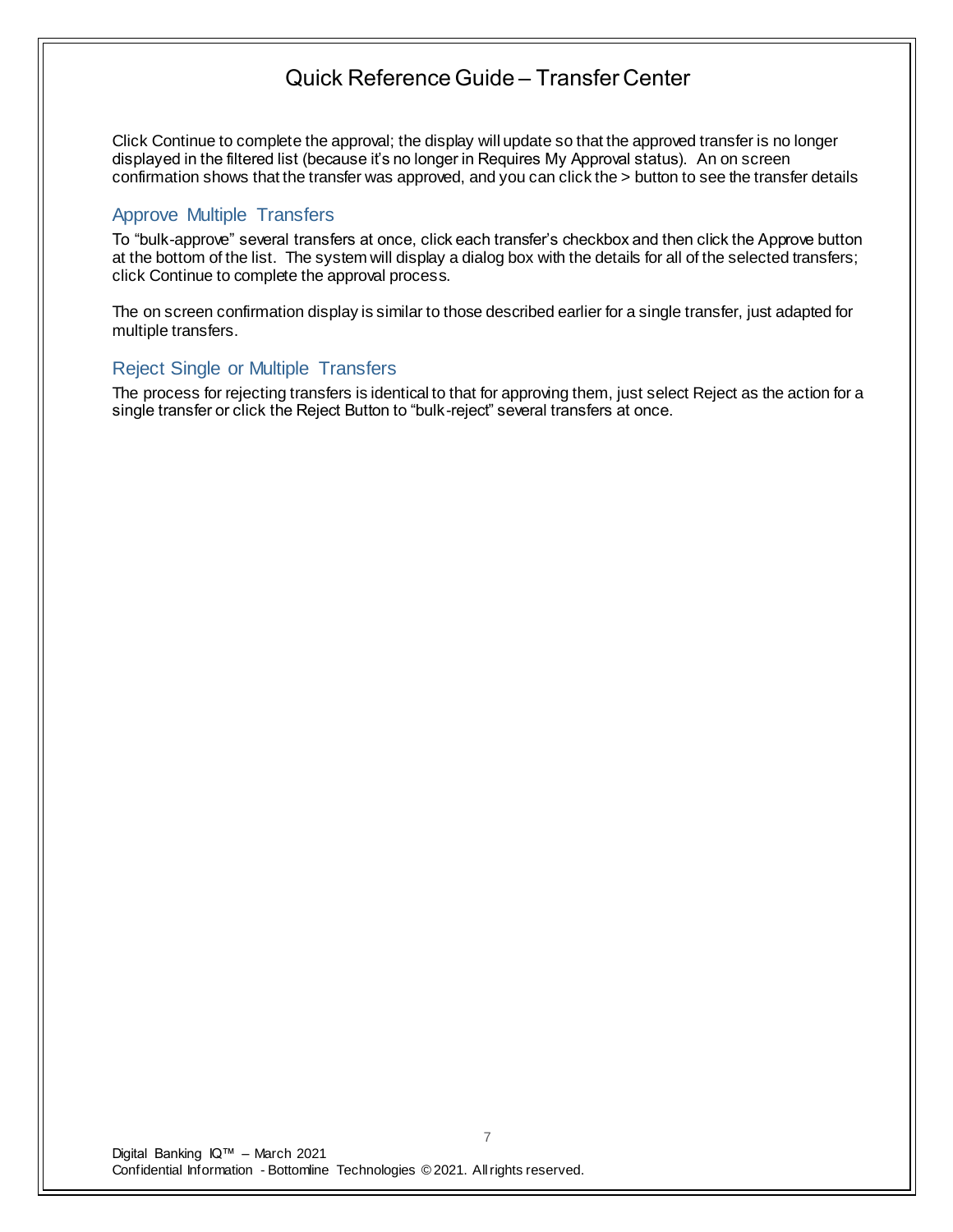### **Recurring Transfers Tab**

The Recurring Transfers Tab list contains all recurring transfer instructions that you have permissions to view, modify and/or delete. Unlike the Transfers tab, this list does NOT show individual transfers.

| <b>TRANSFERS</b> | <b>RECURRING TRANSFERS</b>                     |                   | <b>TRANSFER TEMPLATES</b> | <b>IMPORT MANAGER</b> |            |        |              |      |                                                                                           |                           |                      |     |              |
|------------------|------------------------------------------------|-------------------|---------------------------|-----------------------|------------|--------|--------------|------|-------------------------------------------------------------------------------------------|---------------------------|----------------------|-----|--------------|
|                  | $\oplus$ Create Recurring Transfer Instruction |                   |                           |                       |            |        |              |      |                                                                                           |                           |                      |     |              |
|                  | Save                                           |                   |                           |                       |            |        |              |      |                                                                                           | As of 08/11/2020 04:35 PM | 7.<br>$\blacksquare$ | ● 业 |              |
| $R$ ALL          | ACTIONS                                        | NAME $\downarrow$ | FROM ACCOUNT              | TO ACCOUNT            | CREATED BY | AMOUNT | NEXT DATE    | MEMO | SCHEDULE                                                                                  |                           |                      |     |              |
| $\Box$           | $\cdots$                                       | Test1             | 10010001                  | 87766667              | milson     | 1.00   | Invalid date |      | Monthly on the 5th of every<br>month from 08/06/2020 until<br>cancelled.                  |                           |                      |     | $\hat{}$     |
| □                | $\cdots$                                       | Purple            | 123123123                 | 23235252              | Andrea     | 0.44   | Invalid date |      | Weekly every week on Friday<br>from 07/10/2020 until                                      |                           |                      |     |              |
| □                | $\cdots$                                       | Nevada            | 36254512                  | 10010001              | monkey     | 2.22   | Invalid date |      | cancelled.<br>Weekly every week on Thursday<br>from 07/14/2020 until                      |                           |                      |     |              |
| □                | $\sim$ $\sim$                                  | Monthly Draw      | 10010001                  | 36254512              | monkey     | 0.03   | Invalid date |      | cancelled.<br>Monthly on the 1st of every<br>month from 07/11/2020 until                  |                           |                      |     |              |
| □                | $\sim$ $\sim$ $\sim$                           | Joker             | 10010001                  | 23235252              | Andrea     | 0.99   | Invalid date |      | cancelled.<br>Weekly every week on Friday<br>from 07/17/2020 until                        |                           |                      |     |              |
| □                | $\cdots$                                       | Instruction 1308  | 36254512                  | 10010003              | monkey     | 0.33   | Invalid date |      | cancelled.<br>Monthly on the 9th of every<br>month from 06/08/2020 until                  |                           |                      |     |              |
| □                | $\cdots$                                       | Instruction 1307  | 6666                      | 10010002              | Andrea     | 0.58   | Invalid date |      | cancelled.<br>Weekly every week on Friday<br>from 06/05/2020 until                        |                           |                      |     |              |
| □                | $\cdots$                                       | Instruction 1301  | 10010001                  | 10010003              | Andrea     | 978.97 | Invalid date |      | cancelled.<br>Monthly on the 2nd Tuesday of<br>every other month from                     |                           |                      |     |              |
| □                | $\cdots$                                       | Instruction 1300  | 10010001                  | 0010000003            | Andrea     | 87.77  | Invalid date |      | 04/24/2020 until cancelled.<br>Monthly on the 1st of every<br>other month from 04/16/2020 |                           |                      |     |              |
| $\Box$           | 1.11                                           | Instruction 1298  | 10010001                  | 123123123             | Andrea     | 0.25   | Invalid date |      | until cancelled.<br>Monthly on the 5th and 20th of<br>every 3rd month from                |                           |                      |     | $\checkmark$ |
| DELETE           |                                                |                   |                           |                       |            |        |              |      |                                                                                           |                           |                      |     |              |
|                  |                                                |                   |                           |                       |            |        |              |      |                                                                                           |                           |                      |     |              |
| VIEW 1-10 OF 24  |                                                |                   |                           |                       |            |        |              |      |                                                                                           | DISPLAY   10 V            |                      | 123 |              |

As with other tabs and widgets, you can control and personalize the list view:

- Choose which columns are displayed or hidden, change the column order
- Filter the data, choose a column for the data sort order
- Save a useful combination of column and data settings for later reuse
- Print the list content or export it to a CSV file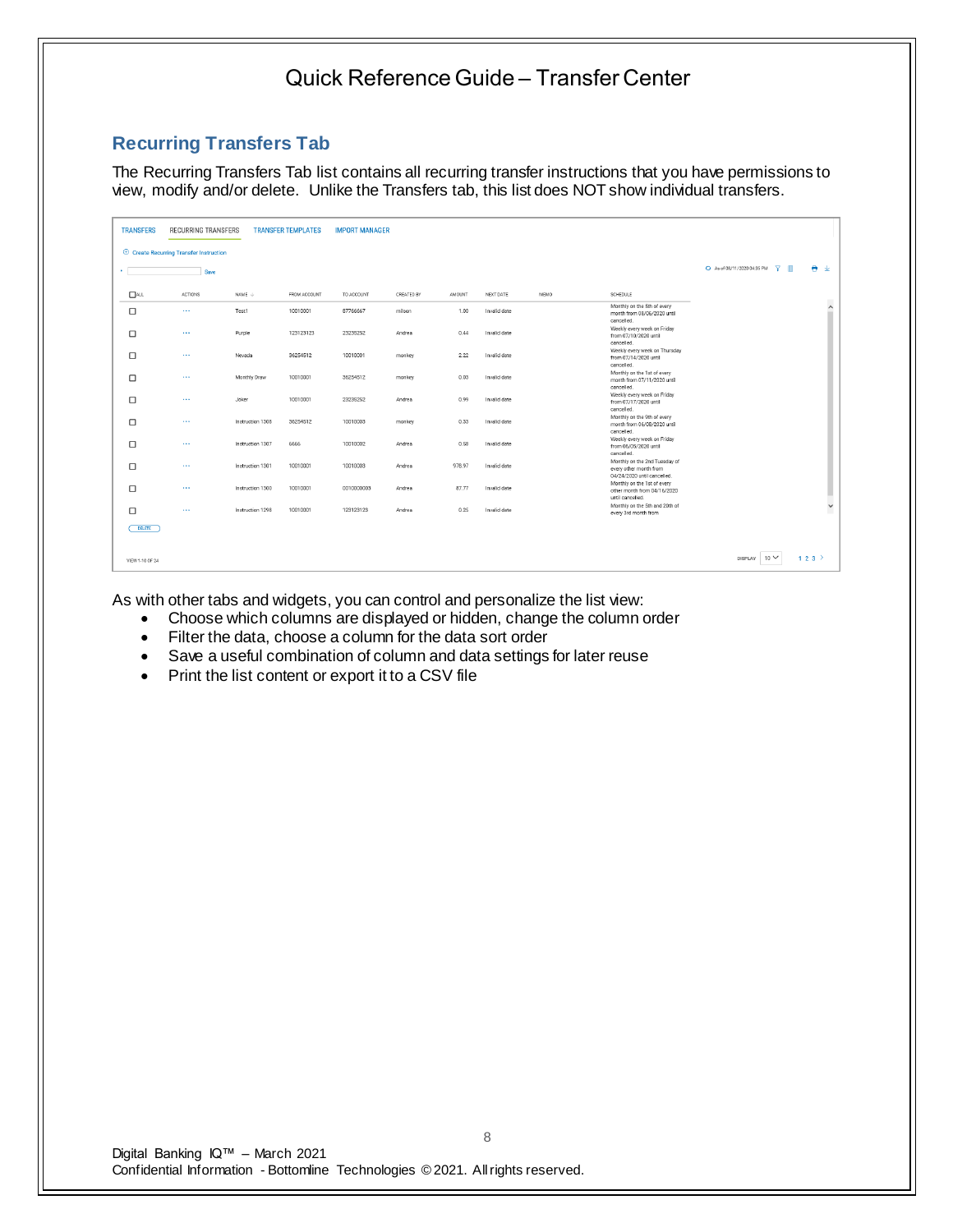### Add a recurring transfer series

Click the Add Recurring Instruction checkbox:

| <b>TRANSFERS</b> | <b>RECURRING TRANSFERS</b>                   |
|------------------|----------------------------------------------|
|                  | <b>Create Recurring Transfer Instruction</b> |
|                  | Save                                         |

The system will display the Recurring Instruction panel:

| Recurring Instruction                                                                     |              |
|-------------------------------------------------------------------------------------------|--------------|
| <b>NAME</b>                                                                               |              |
| <b>NEXT TRANSFER DATE</b>                                                                 |              |
| 08/12/2020                                                                                | $\checkmark$ |
| Please select date at least one business day after initial Transfer Date<br><b>REPEAT</b> |              |
| Weekly                                                                                    | $\check{ }$  |
| <b>EVERY</b><br>$\mathbf{1}$                                                              | $\checkmark$ |
| WEEK(S)                                                                                   |              |
| W<br>$\mathsf F$<br>$\mathbb S$<br>M<br>S<br>Т<br>Τ<br><b>ENDS</b>                        |              |
| <b>●</b> Never                                                                            |              |
| $\bigcirc$ End by selected date                                                           |              |
|                                                                                           | $\checkmark$ |

Fill out all of the fields, then click Submit. **NOTE:** You can set up only one recurring transfer at a time.

#### **IMPORTANT!**

If you set up a recurring transfer from the Recurring Transfers tab, you will get only the scheduled recurring ones – you will not get an immediate transfer to start the series right away.

If you want to set up a recurring transfer plus an immediate transfer all in one action, use the Transfers tab.

### Approval Process - Recurring

There is no approval process for setting up a recurring transfer instruction – if your financial institution requires transfer approvals, each transfer in the series will need its own explicit approval. See the Transfers Tab Approval Process section for details.

9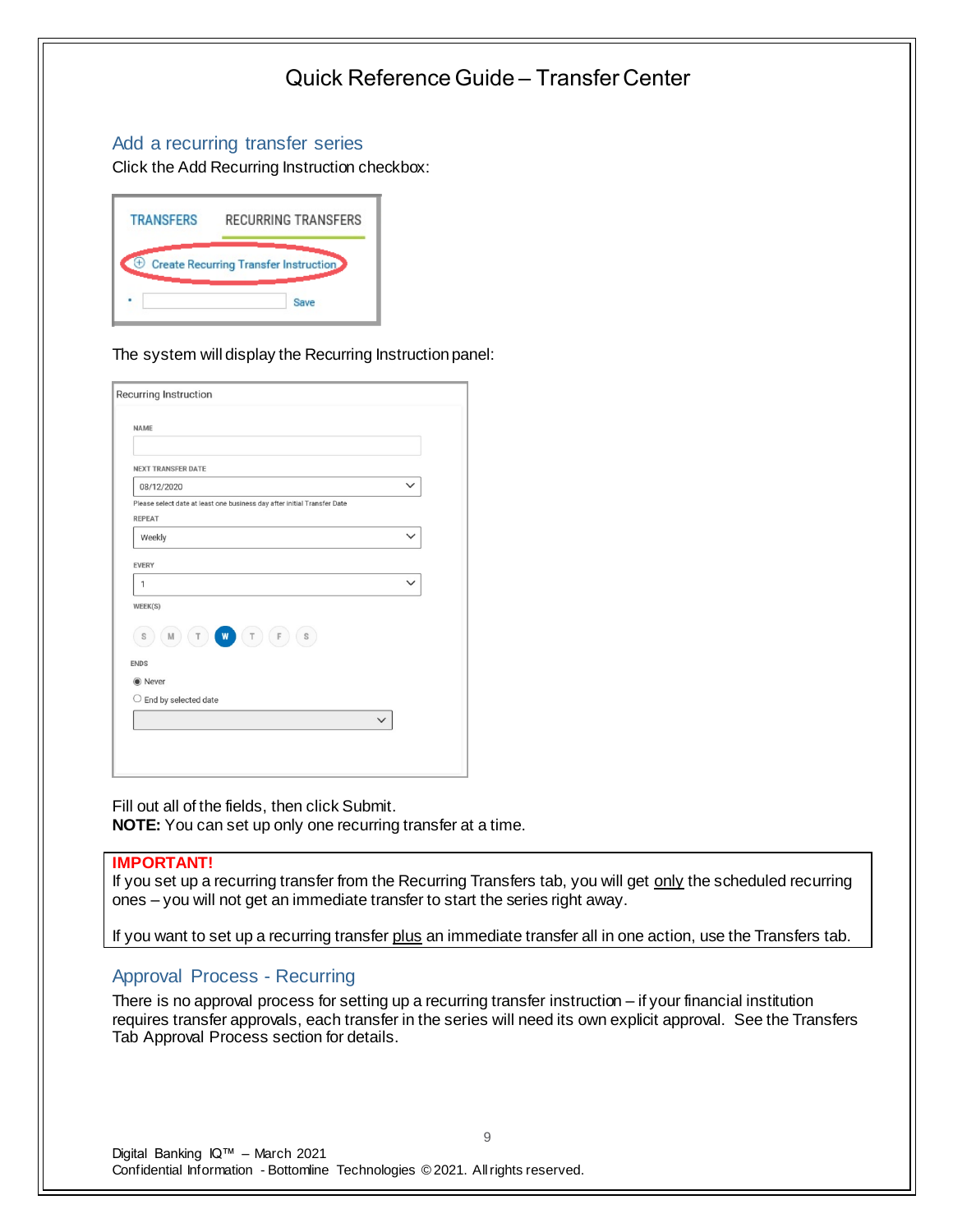### Delete a Recurring Transfer Series

To delete one recurring transfer instruction, click the ••• in its Action column and click Delete. The system will display a dialog box with details:

| <b>Delete Recurring Payment</b>                                              | $\times$ |
|------------------------------------------------------------------------------|----------|
| The instruction will be deleted and all pending transfers will be cancelled. |          |
| Do you want to proceed?<br>ピ                                                 |          |
| <b>CONTINUE</b><br>Cancel                                                    |          |

Click Continue to complete the deletion; the display will update and the deleted series will be gone. An on sc reen confirmation shows that the instruction was deleted successfully, and you can click the > button to see the details

### Delete Multiple Recurring Transfer Series

To "bulk-delete" several instructions at once, click each transfer's checkbox and then click the Delete button at the bottom of the list. The system will display a dialog box with the details for all of the selected instruction; click Continue to complete the approval process.

The on screen confirmation is similar to those described earlier for a single recurring transfer instruction, just adapted for multiple instructions.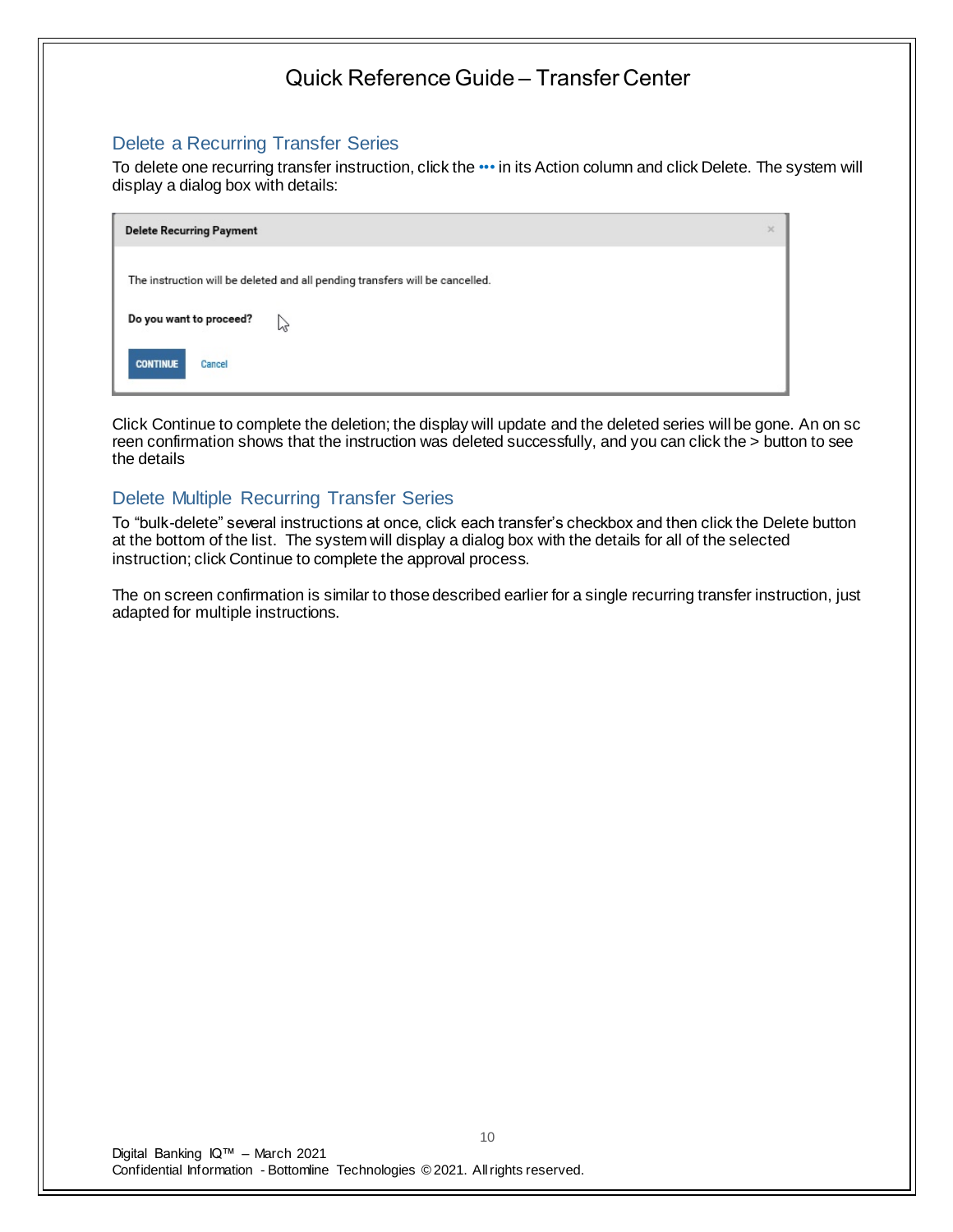### **Transfer Templates Tab**

Transfer Templates are pre-defined sets of transfer information that you can reuse.

The Transfer Templates list view shows all transfer templates that you have permissions to view, modify, delete and/or use to initiate a transfer. Any time you initiate a transfer on the Transfers tab, you can save its information in a template; you also can create new transfer templates here.

| <b>TRANSFERS</b>    | <b>RECURRING TRANSFERS</b> | TRANSFER TEMPLATES | <b>IMPORT MANAGER</b> |                     |                 |                   |        |          |             |            |                                   |         |
|---------------------|----------------------------|--------------------|-----------------------|---------------------|-----------------|-------------------|--------|----------|-------------|------------|-----------------------------------|---------|
| Create New Template |                            |                    |                       |                     |                 |                   |        |          |             |            |                                   |         |
| $\bullet$           | Save                       |                    |                       |                     |                 |                   |        |          |             |            | O As of 08/11/2020 05:20 PM Y III | $A + B$ |
| $\Box$ ALL          | ACTIONS                    | TEMPLATE NAME +    | FROM ACCOUNT NAME     | FROM ACCOUNT NUMBER | TO ACCOUNT NAME | TO ACCOUNT NUMBER | AMOUNT |          | NEMO        | CREATED BY |                                   |         |
| $\Box$              | $\pm$ 6 $\pm$              | Hellof             | Payroll Account       | 10010003            | Building Loan   | 36254512          |        | 2,500.00 |             |            |                                   |         |
| $\Box$              | 288.2                      | Just Once          | Test Acct             | 123456789           | savings account | 23235252          |        |          | Anytime     |            |                                   |         |
| $\Box$              |                            | <b>Iksqifiks</b>   | Accounts Payable      | 10010001            | Office Expenses | 10010002          |        | 250.00   | ffff        | Andrea     |                                   |         |
| $\Box$              | 0.04                       | Mobile test        | Accounts Payable      | 10010001            | Building Loan   | 36254512          |        | 5.00     | Mobile test | Miller     |                                   |         |
| $\Box$              | 114.4                      | Peter Test         | Payroll Account       | 10010003            | Office Expenses | 10010002          |        | $\alpha$ |             |            |                                   |         |
| $\Box$              | 7.6.6                      | Press Suit         | Accounts Payable      | 10010001            | Test Acct       | 123456789         |        | 89.00    | Press Suit  |            |                                   |         |
| □                   | 1000                       | Purple99999        | Accounts Payable      | 10010001            | Office Expenses | 10010002          |        | 0.44     |             | Andrea     |                                   |         |
| $\Box$              | (0.001)                    | sdfsd              | savings account       | 23235252            | Equipment LOC   | 6666              |        | 45.34    |             | jaymie     |                                   |         |
| $\Box$              |                            | Team Payroll       | Payroll Account       | 10010003            | Office Expenses | 10010002          |        | 58.00    |             |            |                                   |         |
| $\Box$              | $\alpha = \alpha$ )        | Team Payroll 2     | Payroll Account       | 10010003            | Office Expenses | 10010002          |        | 58.00    |             |            |                                   |         |
| DELETE              |                            |                    |                       |                     |                 |                   |        |          |             |            |                                   |         |
|                     |                            |                    |                       |                     |                 |                   |        |          |             |            |                                   |         |
| VIEW 11-20 OF 28    |                            |                    |                       |                     |                 |                   |        |          |             |            | DISPLAY 10 V                      | (123)   |

As with other tabs and widgets, you can control and personalize the list view:

- Choose which columns are displayed or hidden, change the column order
- Filter the data, choose a column for the data sort order
- Save a useful combination of column and data settings for later reuse
- Print the list content or export it to a CSV file

#### View, Manage and Use Templates

Click the ••• in the Action column to get a pop-up menu of available actions for any entry on the list.

• **View**

Displays the template details as read-only text.

• **Modify**

Displays the template details with input fields so you can change some of the info. The input fields are exactly the same as those you use when creating a template.

• **Delete**

Deletes the template.

• **Initiate Transfer**

Initiates a transfer using the template. The system displays a panel very similar to the one for initiating a transfer from the Transfers tab; you can modify the Date, Amount and Memo fields but the From Account and To Account fields are locked.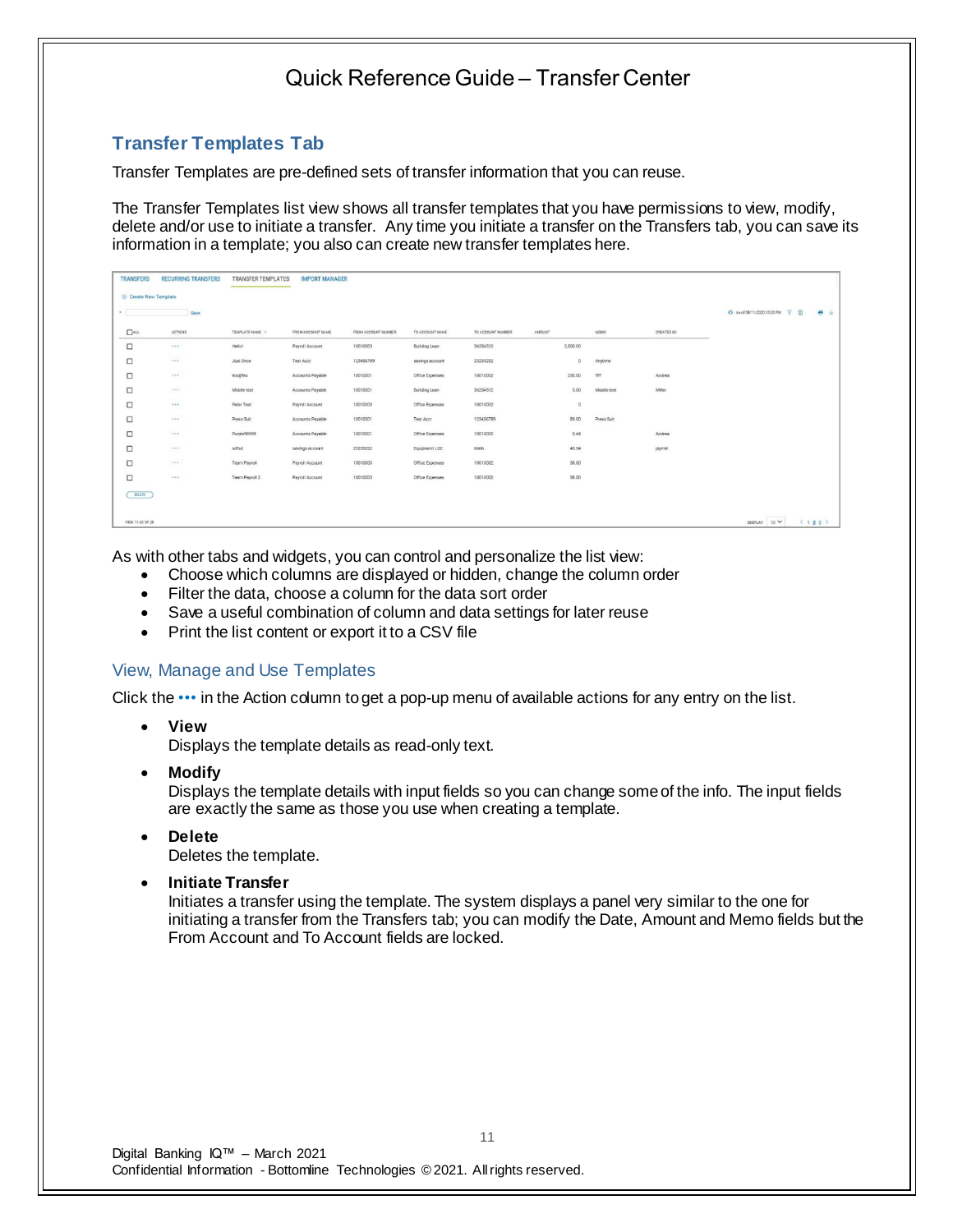### **Create A New Template**

Click on the Create New Template link:

| <b>TRANSFERS</b>                       | <b>RECURRING TRANSFERS</b> |
|----------------------------------------|----------------------------|
| <b>Create New Template</b><br>$^{(+)}$ |                            |
|                                        | Save                       |
|                                        |                            |

The system will display the Create New Template panel:

| < Create New Template                          |                                      |                                            | \$0.00<br>(1) TRANSFER |
|------------------------------------------------|--------------------------------------|--------------------------------------------|------------------------|
| TEMPLATE NAME<br>Template Name                 |                                      |                                            |                        |
| FROM ACCOUNT<br>Select<br>$\checkmark$         | TO ACCOUNT<br>Select<br>$\checkmark$ | AMOUNT<br>Optional<br>0.00<br>$\mathbb{S}$ | Clear                  |
| Optional<br>MEMO                               |                                      |                                            |                        |
|                                                |                                      |                                            |                        |
| \$0.00 (1) Transfer<br><b>SUBMIT</b><br>CANCEL |                                      |                                            |                        |

Fill out the From Account and To Account, and give the template a good descriptive name. Note that the Amount and Memo fields are optional here; you can fill them with default values or leave them blank in the template. Either way, you will be able to modify them when you use the template to initiate a transfer.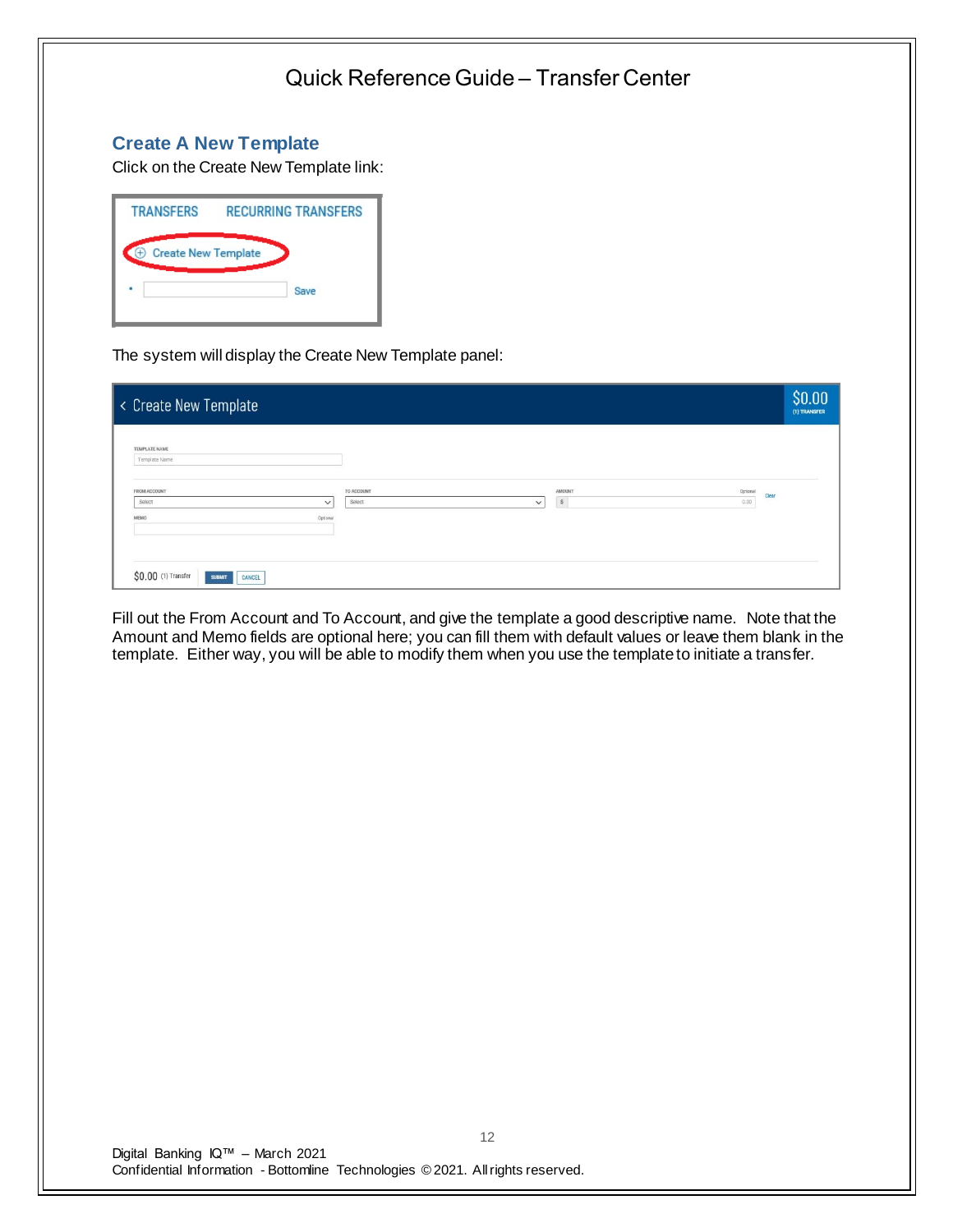### **Import Manager Tab**

Premier can import transfer definitions from external files. This is useful if you have third-party software that generates files of transfer instructions; you just have to define a map so the system knows how to locate the required data elements in your file.

#### **IMPORTANT!**

Imported transfers can be current-dated or future-dated, but all of the transfers in an import file must have the same processing date. If you want to import a set of transfers with different dates, break them up into separate files, each containing transfers with the same processing date.

DBIQ-P treats import files as a block:

- $\triangleright$  A file import either succeeds and all transfers are imported, or it fails and no transfers are imported even if only one of the transfer records resulted in an error.
- $\triangleright$  If your financial institution requires approval for imports, you just have to get one approval for the file you don't need a separate approval for each imported transfer.

### **Import a Transfer File**

In order to import a file, you must have a map that defines its layout. If you don't already have a map set up for the file you wish to import, see the manage Import Maps and Create a Map sections for instructions.

| <b>TRANSFERS</b> | <b>RECURRING TRANSFERS</b><br><b>E</b> Import Transfer <b>K</b> Add/Manage Import Maps | <b>TRANSFER TEMPLATES</b> | <b>IMPORT MANAGER</b> |                           |                       |                  |                  |             |               |                                                                       |            |
|------------------|----------------------------------------------------------------------------------------|---------------------------|-----------------------|---------------------------|-----------------------|------------------|------------------|-------------|---------------|-----------------------------------------------------------------------|------------|
|                  |                                                                                        |                           |                       |                           |                       |                  |                  |             |               | O As of 08/18/2020 01:29 PM $\qquad \qquad \nabla \quad \blacksquare$ | $\theta$ * |
| <b>ACTIONS</b>   | FILE NAME                                                                              | IMPORT DATE               | MAP NAME              | RECORDS IN FILE           | <b>STATUS</b>         | <b>IMPORT ID</b> | IMPORTED BY      | APPROVED BY | APPROVED DATE | MAP TYPE                                                              |            |
| 1.11             | Transfer_Import_File.txt                                                               | 08/17/2020                | Acme Gold             | $\ensuremath{\mathsf{3}}$ | Requires others appro | 24               | <b>Test User</b> |             |               | Delimited                                                             |            |
|                  |                                                                                        |                           |                       |                           |                       |                  |                  |             |               |                                                                       |            |
|                  |                                                                                        |                           |                       |                           |                       |                  |                  |             |               |                                                                       |            |
|                  |                                                                                        |                           |                       |                           |                       |                  |                  |             |               |                                                                       |            |
|                  |                                                                                        |                           |                       |                           |                       |                  |                  |             |               |                                                                       |            |
|                  |                                                                                        |                           |                       |                           |                       |                  |                  |             |               |                                                                       |            |
|                  |                                                                                        |                           |                       |                           |                       |                  |                  |             |               |                                                                       |            |
|                  |                                                                                        |                           |                       |                           |                       |                  |                  |             |               |                                                                       |            |
|                  |                                                                                        |                           |                       |                           |                       |                  |                  |             |               |                                                                       |            |
|                  |                                                                                        |                           |                       |                           |                       |                  |                  |             |               |                                                                       |            |
| VIEW 1-1 OF 1    |                                                                                        |                           |                       |                           |                       |                  |                  |             |               | DISPLAY $10 \vee$                                                     | 12         |

Click the Import Transfer link to start. The system will display the Import Transfer screen:

|   | <b>Import Transfer</b>                                                                             |
|---|----------------------------------------------------------------------------------------------------|
|   | <b>IMPORT MAP</b>                                                                                  |
|   | Select<br>$\check{ }$                                                                              |
| 0 | Drag file here or select file from your computer.<br>1 file maximum. 999 records per file maximum. |
|   | <b>CONTINUE</b><br>Cancel                                                                          |
|   | 13                                                                                                 |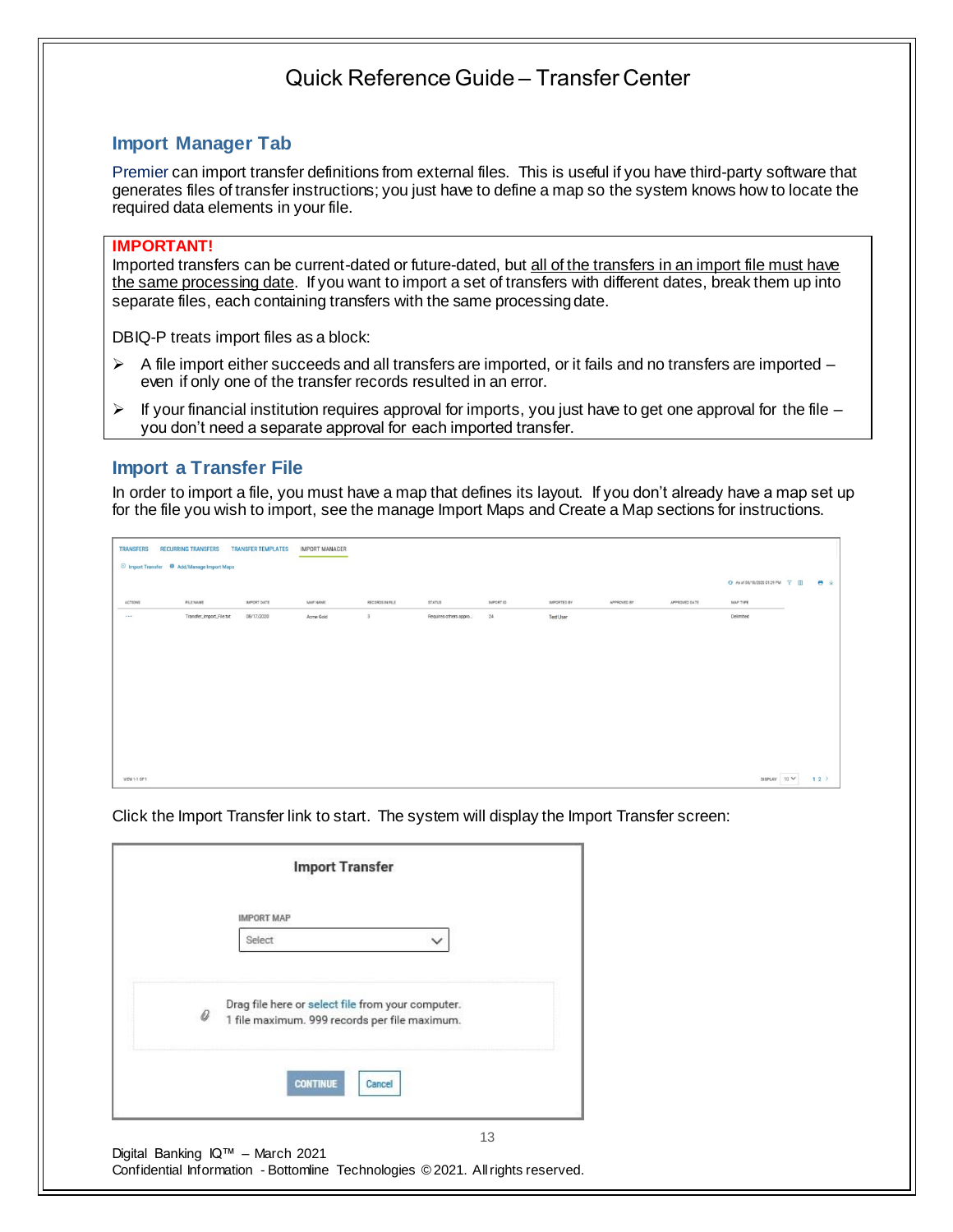Select the appropriate map from the dropdown, and either click the "select file" link and locate the transfer file within the dialog box, or drag-and-drop the transfer file, then click Continue. You'll see an on screen confirmation like this:



Click the View Details of Import link to see a summary of what was imported. (If the import failed, the details will help you understand how to fix your file and try again.) Your import will now display in the list with a status of Failed, Success or Requires Others Approval.

If the import was successful, there are several possible paths for what happens next:

#### Import status "Success"

- If the transfers are current-dated, they are processed right away.
- If the transfers are future-dated, they are held with all other future-dated transfers, and will be processed on the appropriate date.

In either case, you can see the imported transfers on the Transfers tab list.

#### Import status "Requires Others Approval"

If your financial institution requires approval for imported transfers, the file will stay in this status until another user with approval permissions approves it.

### Approval Process

If you have approval permissions, navigate to the Import Manager tab and set the filter

Click the ••• in the Action column to get a pop-up menu of available actions for any entry on the list.

• **View**

Displays the import details as read-only text.

• **Approve**

Approve the imported transfers. They will be processed right away if current-dated, or held with all other future-dated transfers, and will be processed on the appropriate date.

• **Delete**

Delete the imported transfers.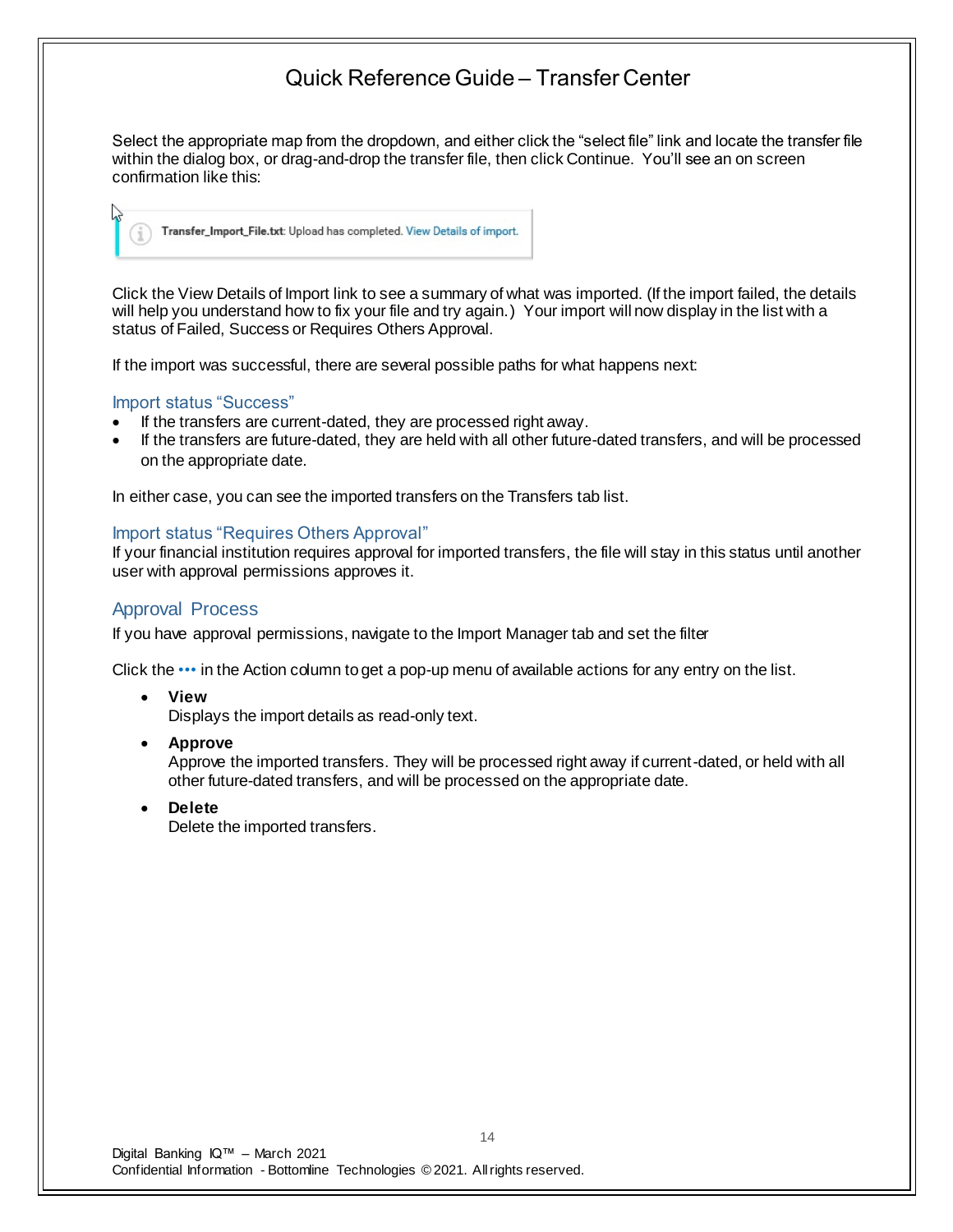### **Manage Import Maps**

Click the Add/Manage Import Maps link. The system displays a list of import maps:

| Import Maps   | <b>E</b> Create an Import Map |            |                          |                |           |                                  |              |    |   |
|---------------|-------------------------------|------------|--------------------------|----------------|-----------|----------------------------------|--------------|----|---|
|               |                               |            |                          |                |           | + As of 08/17/2020 06:31 PM<br>7 | $\mathbb{I}$ | e  | V |
| ACTIONS       | MAP NAME                      | CREATED BY | LAST USED BY             | LAST USED DATE | MAP TYPE  |                                  |              |    |   |
| 1.11          | Payroll with Bonus            | Andrea     | $\overline{\phantom{a}}$ | $\sim$         | Delimited |                                  |              |    |   |
|               | Arkansas                      | monkey     | $\overline{\phantom{a}}$ | $\sim$         | Delimited |                                  |              |    |   |
| $\cdots$      | Blue                          | Andrea     | $\overline{\phantom{a}}$ | $\sim$         | Delimited |                                  |              |    |   |
| 1.11          | Russell                       | qa2russell | $\overline{\phantom{a}}$ | $\sim$         | Delimited |                                  |              |    |   |
|               |                               |            |                          |                |           |                                  |              |    |   |
| VIEW 1-4 OF 4 |                               |            |                          |                |           | <b>DISPLAY</b>                   | $4 \vee$     | и. |   |

Click the ••• in the Action column to get a pop-up menu of available actions for any entry on the list.

• **View**

Displays the map details as read-only text.

• **Modify**

Displays the map details with input fields so you can change some of the info. The input fields are exactly the same as those you use when creating a map.

• **Delete**

Deletes the map.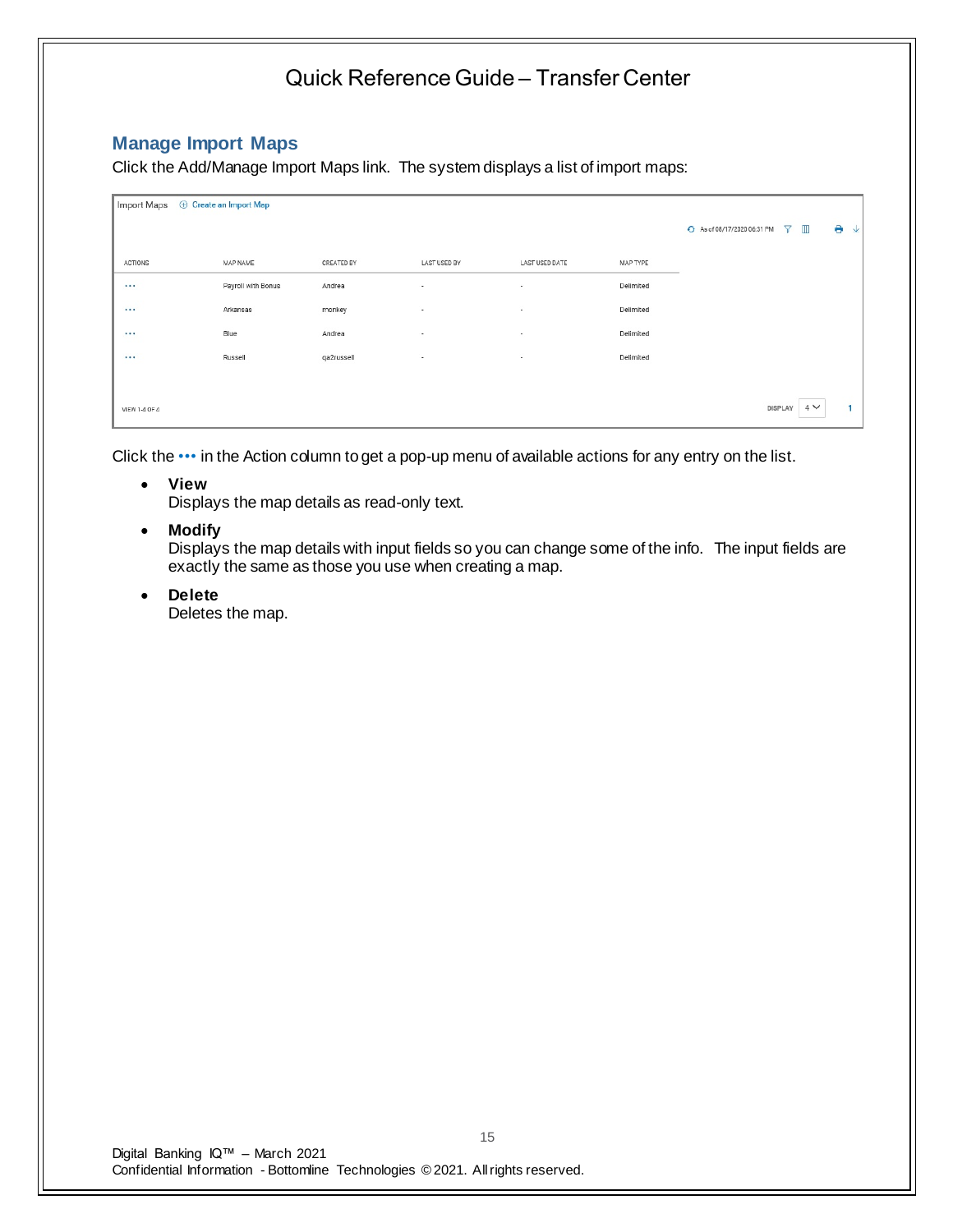# Quick Reference Guide – Transfer Center Create an Import Map Click the Create an Import Map link. The system displays the Create Import Mapping screen: **Create Import Mapping Delimited File Map MAP NAME DELIMITER** Comma ()  $\checkmark$ Skip First Header Record FIELD NAME FIELD POSITION STRIP ZEROS  $\Box$ From Account Number (34)  $\Box$ To Account Number (34)  $\Box$ Amount (10) Processing Date (8) Additional Info (80) Sequence Number (3) rquence Number detern<br>recific processing order Clear SAVE Cancel

Every map is tailored to a specific type of file. The map tells DBIQ-P how to parse the file and find all of the required data elements so that the system can generate the appropriate account transfer transaction records. DBIQ-P assumes that there will be one transfer record per line.

**Map Name:** Give your new map a good descriptive name.

**Delimiter:** Select the appropriate delimiter (data field separator) from the dropdown. DBIQ-P is designed to work with all of the standard delimiter characters:

- Comma $(,)$
- Asterisk (\*)
- Colon (:)
- Semicolon (;)
- Backslash (\)
- Forward Slash (/)
- Pipe (|)
- Tab  $('')$

**Skip Header Record:** Click the checkbox if the first record in your file has "column header" names rather than transfer data.

Digital Banking IQ™ – March 2021 Confidential Information - Bottomline Technologies © 2021. Allrights reserved.

16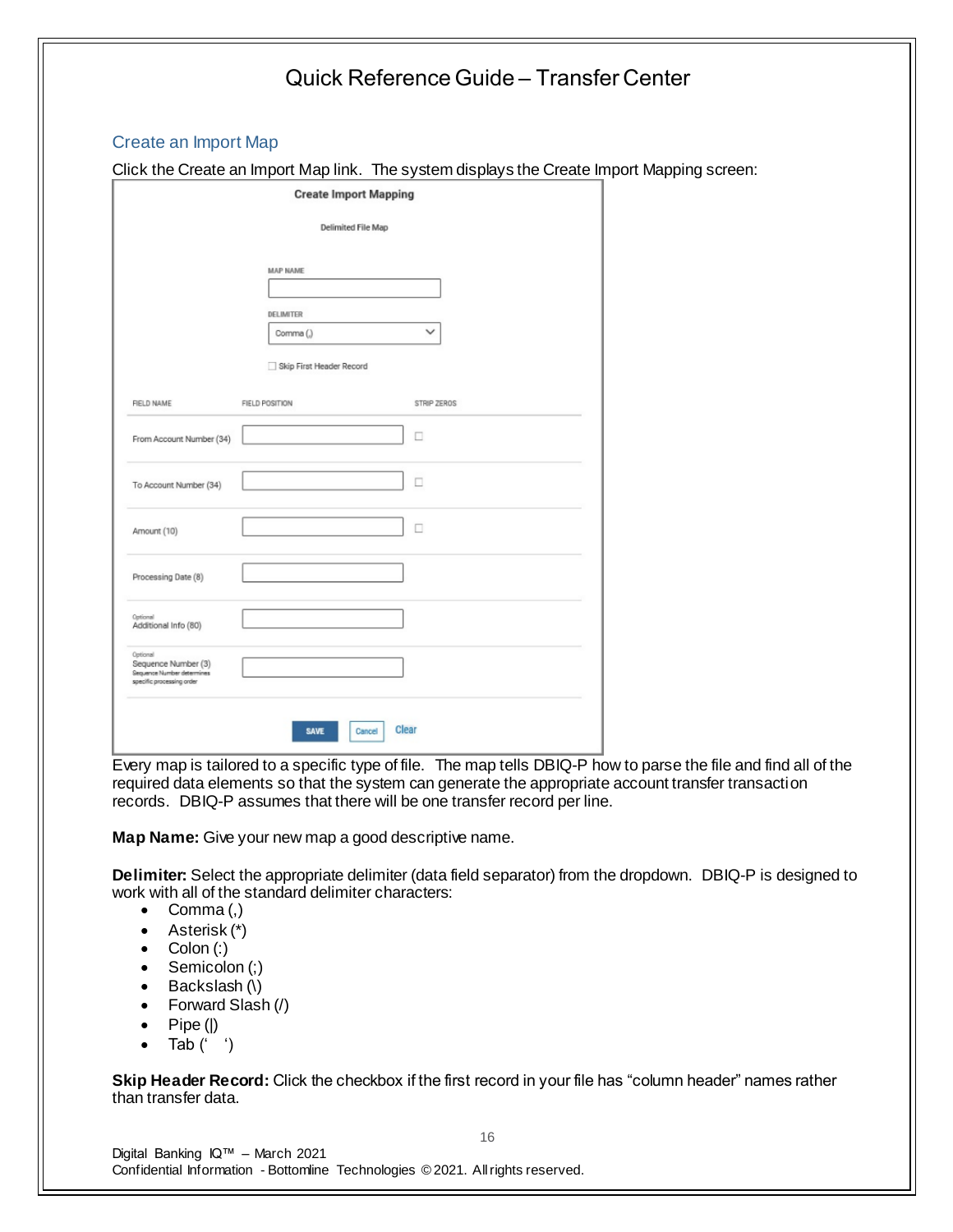There are six transfer data fields, four of which are always required and two that are optional. Your map assigns each field a number to specify the location in which the fields appear in your file's records. (You could think of it as the column number in a spreadsheet.)

| <b>Field Name</b>      | <b>Description</b>                                                    | <b>Remarks</b>                                                                                                                                                                         |
|------------------------|-----------------------------------------------------------------------|----------------------------------------------------------------------------------------------------------------------------------------------------------------------------------------|
| From Account Number    | Funding (debit) account                                               | <b>Click the Strip Zeros</b><br>checkbox if your file pads<br>account numbers with leading<br>zeroes but they are not<br>padded in Premier                                             |
| To Account Number      | Receiving (credit) account                                            | <b>Click the Strip Zeros</b><br>checkbox if your file pads<br>account numbers with leading<br>zeroes but they are not<br>padded in Premier                                             |
| Amount                 | Dollar amount to be transferred                                       | <b>Click the Strip Zeros</b><br>checkbox if your file pads<br>amount fields with leading<br>zeroes                                                                                     |
| <b>Processing Date</b> | Date on which the transfer is to be<br>executed                       | Format is mmddyyyy                                                                                                                                                                     |
| Additional Info        | Typically the transfer memo, if<br>applicable                         | Optional                                                                                                                                                                               |
| Sequence Number        | The order in which you want the<br>transfers processed, if applicable | Optional; use only if there are<br>dependencies between<br>transfers (i.e., if one transfer<br>will fail for Non-sufficient<br>Funds, if it's processed<br>before another related one) |